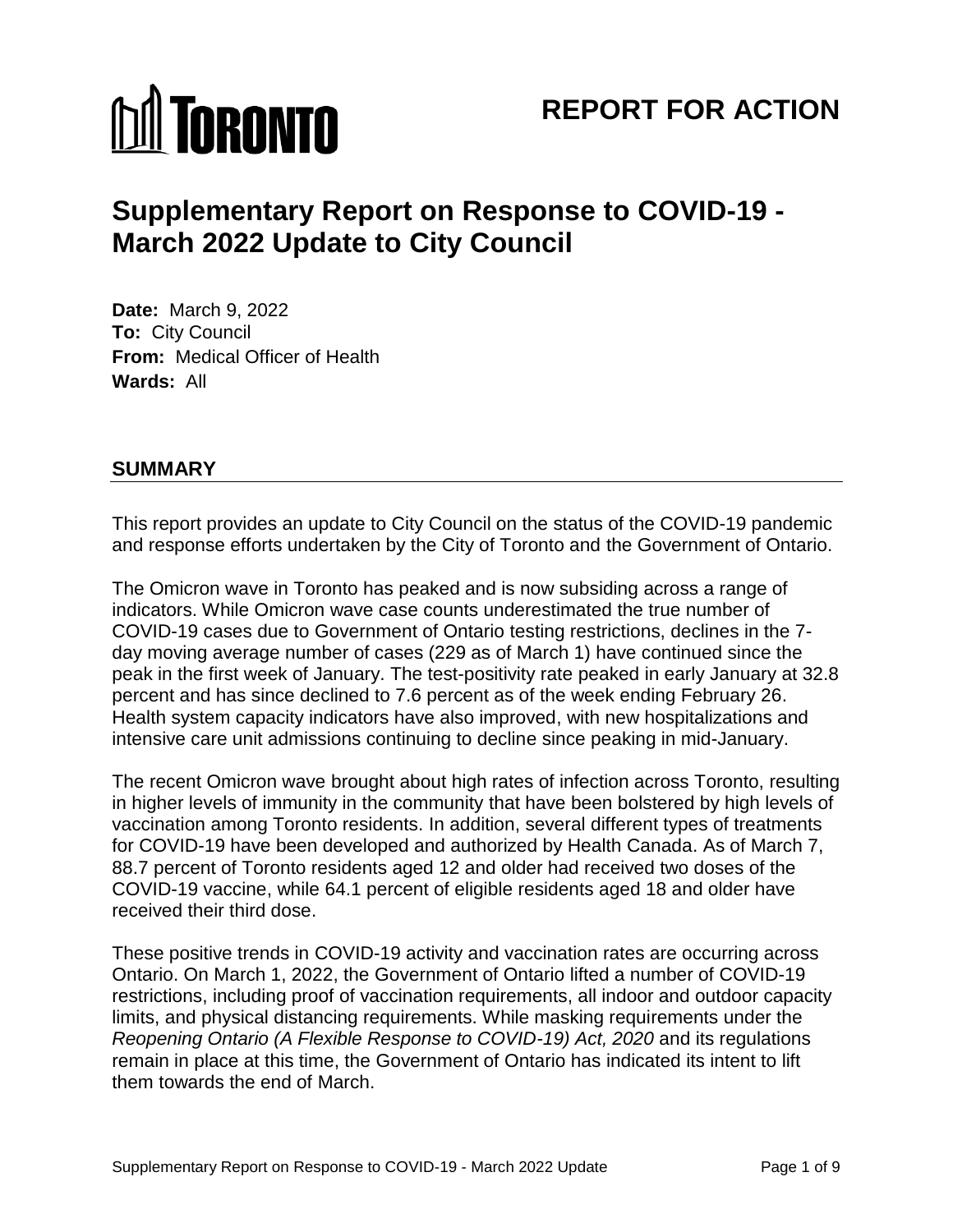The City of Toronto Mask Bylaw [\(Bylaw 541-2020,](https://www.toronto.ca/legdocs/bylaws/2020/law0541.pdf) as amended by City of Toronto [Bylaw 664-2020\)](https://www.toronto.ca/legdocs/bylaws/2020/law0664.pdf), which requires business and organizations to have a masking policy for enclosed areas that are open to the general public, as well as common areas of amendments to the [Toronto Municipal Code Chapter 354, Apartment Buildings,](https://www.toronto.ca/legdocs/municode/toronto-code-354.pdf) that require apartment building owners and operators to provide hand sanitizing stations, close non-essential common areas to align with any provincial requirements (for example, gyms and indoor play areas, if required to be closed under provincial regulations), establish an enhanced cleaning schedule, and post Toronto Public Health signage. At present, these bylaws will expire at 12:01 a.m. on April 8, 2022, which is the apartment buildings and condominiums, remains in place at this time, as do first day after the April 2022 City Council meeting.

 In light of current epidemiological trends, the high vaccination rate, and provincial policy any one or more of the mask requirements in the Roadmap Exit Step of the *Reopening Ontario (A Flexible Response to COVID-19) Act, 2020* being revoked or amended. developments, this report recommends that the Mask Bylaw be amended to expire upon

 result of an infection. The City's Mask Bylaw was always intended to be time-limited and was enacted at a time when a city-wide bylaw was required to manage the significant do so towards the end of March. Toronto is at a dramatically different point in the pandemic compared to when the Mask Bylaw came into effect. In June 2020, there was limited knowledge of the COVID-19 virus, no access to vaccines, and very few members of the public were immune as a health risks posed by COVID-19 when there was either no vaccine or, later, when the population was only partially vaccinated. Fortunately, given the high rate of vaccine coverage and current epidemiological trends, Toronto can consider removing these regulations in concert with the Government of Ontario, which has indicated its intent to

 There are also differences between the City's Mask Bylaw and the Government of organizations to establish a policy requiring members of the public to wear a mask in Ontario's legislation. Of note, Toronto's Mask Bylaw requires businesses and the establishment, whereas the Government of Ontario's regulation requires individuals to wear a mask. As well, Toronto's Mask Bylaw uses a broad definition for mask and does not apply to a number of settings (for example, shelters, schools, private and public transportation, and hospitals).

 particularly in crowded indoor spaces with limited ventilation, amongst other steps that Torontonians can take to protect themselves and reduce the risk of COVID-19 Lifting masking requirements does not preclude individuals from wearing a mask. Toronto Public Health continues to recommend wearing well-fitted, high-quality masks, transmission, such as accessing their third vaccine dose, practicing physical distancing, and participating in activities outdoors where possible. As such, this report recommends that City Council affirm support for individuals to choose to continue to wear masks, even in the absence of masking requirements.

 This report also recommends that the Medical Officer of Health continue to engage and discuss mask use and other appropriate infection prevention and control measures regularly with the Chief Medical Officer of Health to review Toronto's local epidemiology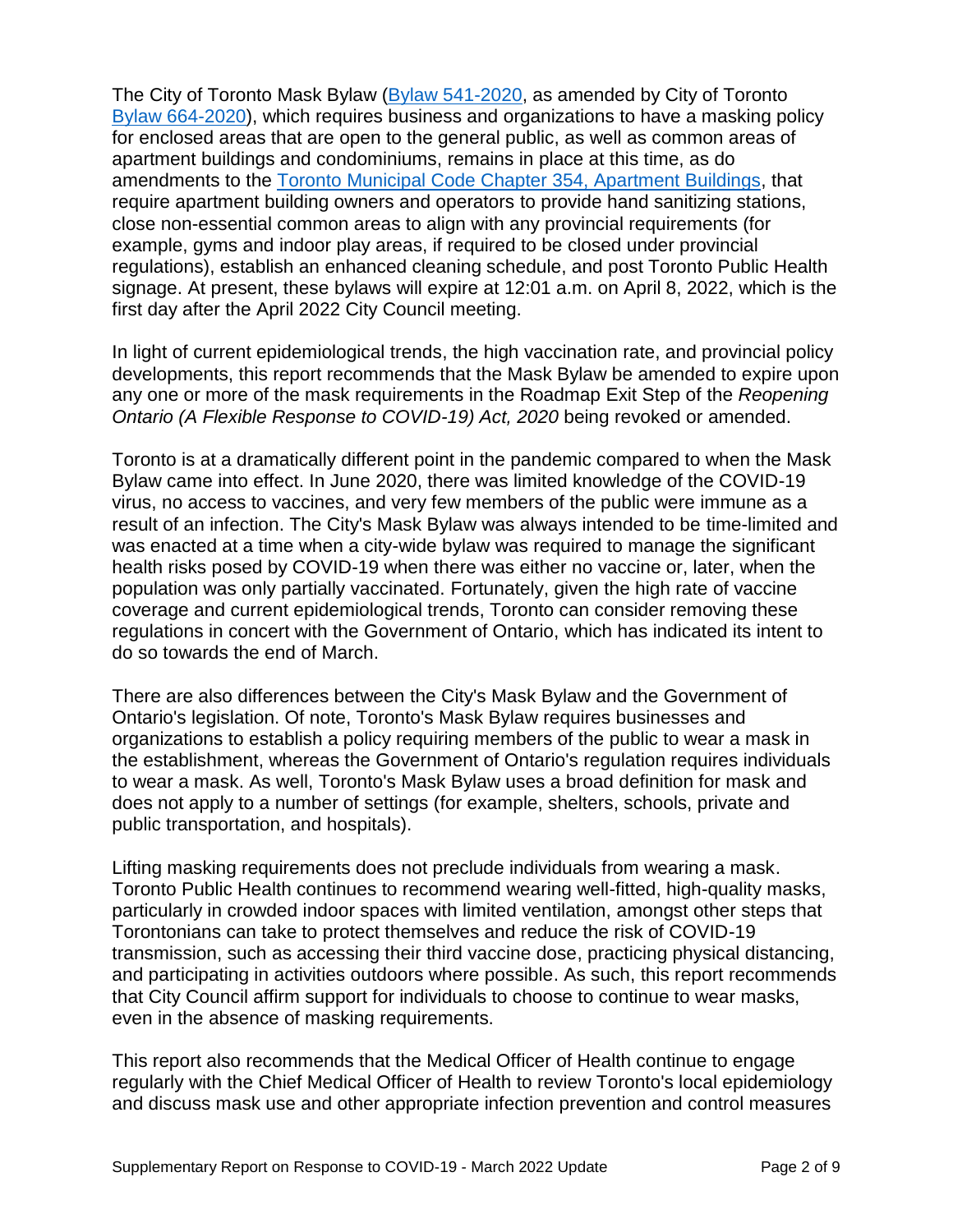to reduce the risk of COVID-19 spread, particularly in certain settings in Toronto, such as hospitals and long-term care homes, public transit, and shelters.

 No changes to the expiration of the amendments to the Apartment Buildings Bylaw are being recommended at this time. Allowing these provisions to expire in April means that the measures will no longer be required; however, these practices will continue to be found on the [COVID-19 Guidance: Residential Buildings webpage.](https://www.toronto.ca/home/covid-19/covid-19-reopening-recovery-rebuild/covid-19-reopening-guidelines-for-businesses-organizations/covid-19-guidance-residential-buildings/) recommended along with other guidance issued by Toronto Public Health, such as that

 The City of Toronto and Toronto Public Health continue to have access to legal tools and other options for responding to COVID-19, if the science and Toronto's local context warrant. Toronto Public Health will closely monitor Toronto's local epidemiological context, along with any emerging COVID-19 variants, and deliver the COVID-19 vaccination program in collaboration with our health system partners. Staff will report to City Council, as needed, with recommendations if COVID-19 bylaws are required to protect Torontonians and those who work and visit Toronto.

#### **RECOMMENDATIONS**

The Medical Officer of Health recommends that:

 1. City Council amend Bylaw 541-2020, the Mask Bylaw, as amended by City of Toronto Bylaw 664-2020, so that it expires upon any one or more of the requirements related to the wearing of masks in the Roadmap Exit Step of the *Reopening Ontario (A Flexible Response to COVID-19) Act, 2020* being amended, revoked, or ceasing to apply to the City of Toronto.

 2. City Council affirm that, even in the absence of regulations requiring mask wearing, City Council supports the ability for residents to choose to wear a mask.

 3. City Council request the Medical Officer of Health to continue to engage regularly with the Chief Medical Officer of Health of Ontario to review Toronto's local and control measures to reduce the risk of COVID-19 spread, particularly in certain epidemiology and discuss the use of masks and other appropriate infection prevention settings, such as hospitals and long-term care homes, public transit, and shelters.

#### **FINANCIAL IMPACT**

There is no financial impact resulting from the adoption of the recommendations in this report.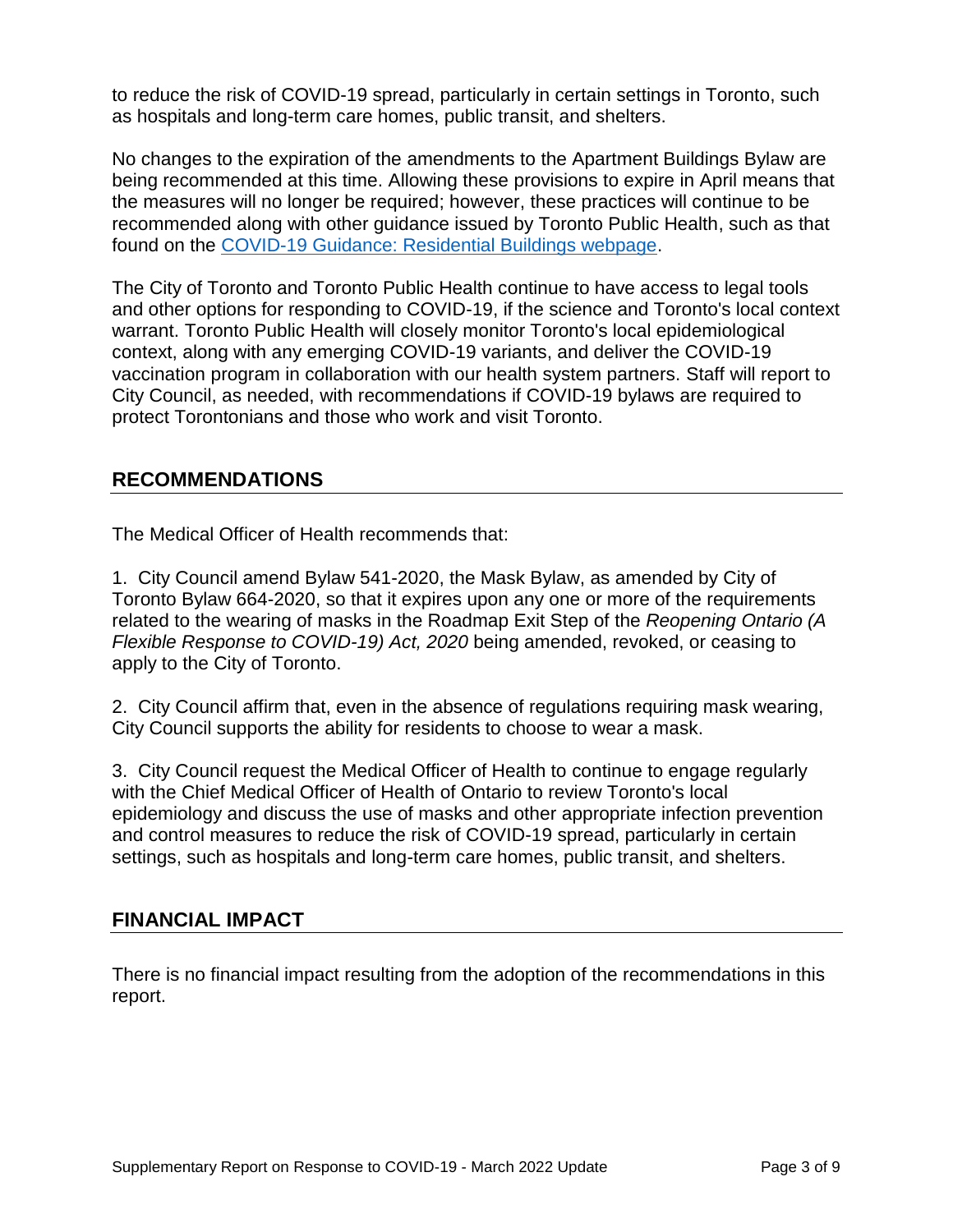Response to COVID-19 - December 2021 Update, which provided an update on the expire on the first day after the April 2022 City Council meeting. http://app.toronto.ca/tmmis/viewAgendaItemHistory.do?item=2021.HL32.1 At its meeting on December 15, 16, and 17, 2021, City Council adopted Item HL32.1, response to the COVID-19 pandemic. City Council extended the COVID-19 bylaws to

http://app.toronto.ca/tmmis/viewAgendaItemHistory.do?item=2021.HL30.1 On October 1, 2021, City Council extended the temporary COVID-19 bylaws until the first day after the anticipated January 2021 City Council meeting.

http://app.toronto.ca/tmmis/viewAgendaItemHistory.do?item=2021.HL29.1 On July 14, 2021, City Council repealed Bylaw 322-2020 and Bylaw 323-2020 related to physical distancing in parks and public squares. City Council also repealed section 545- 8.4.1 (COVID-19 measures) of Toronto Municipal Code Chapter 545, Licensing.

 day after the September 30 and October 1, 2021 City Council meeting. http://app.toronto.ca/tmmis/viewAgendaItemHistory.do?item=2021.HL28.1 On June 8, 2021, City Council extended the temporary COVID-19 bylaws until the first

On April 7, 2021, City Council amended Bylaw 541-2020 to require individuals to wear masks in common areas in apartment buildings and condominiums. <http://app.toronto.ca/tmmis/viewAgendaItemHistory.do?item=2021.HL26.1>

On February 2, 2021, City Council extended the temporary COVID-19 bylaws until the first day after the June 2021 City Council meeting. <http://app.toronto.ca/tmmis/viewAgendaItemHistory.do?item=2021.HL25.3>

At its September 28, 29 and 30, 2020 meeting, City Council extended the temporary COVID-19 bylaws until the first meeting of City Council in 2021. <http://app.toronto.ca/tmmis/viewAgendaItemHistory.do?item=2020.HL20.1>

http://app.toronto.ca/tmmis/viewAgendaItemHistory.do?item=2020.HL16.2 On July 28, 2020, City Council adopted recommendations on additional measures necessary for the COVID-19 response, including mandatory masks or face coverings in common areas of apartment buildings and condominiums.

 At its June 29 and 30, 2020 meeting, City Council adopted recommendations from the Medical Officer of Health to make masks or face coverings mandatory in enclosed public spaces.

http://app.toronto.ca/tmmis/viewAgendaItemHistory.do?item=2020.CC22.3

 Solicitor and the Medical Officer of Health to report to the June 29 and 30, 2020 meeting of City Council on the ability of the City to require the wearing of masks or face On May 28, 2020, City Council requested the City Manager, in consultation with the City coverings by the public within permitted businesses, offices and public gathering places. http://app.toronto.ca/tmmis/viewAgendaItemHistory.do?item=2020.CC21.1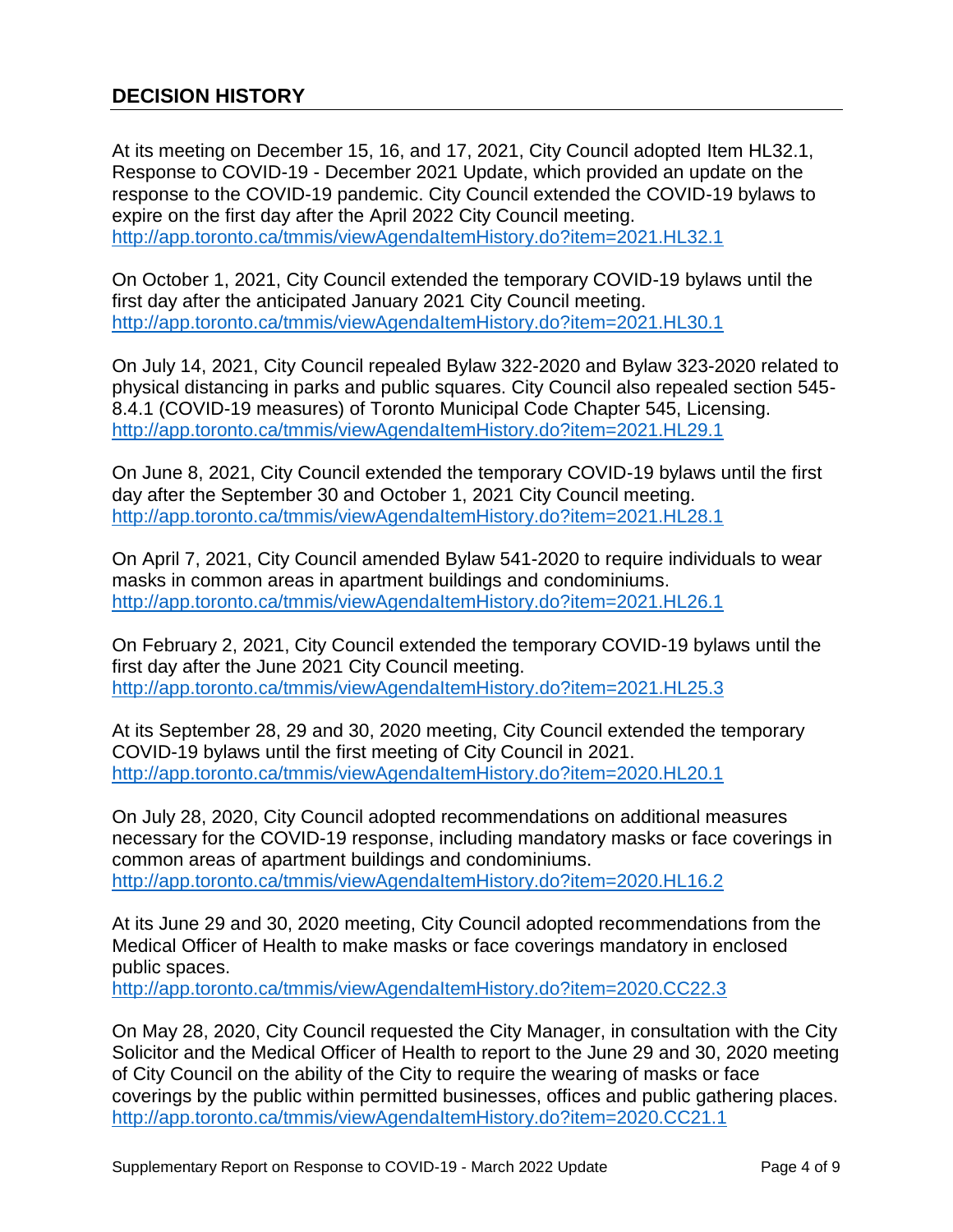#### **Status of the COVID-19 pandemic in Toronto**

Since early January, there has been a decrease and subsequent stabilization of COVID-19 activity across a range of indicators. New hospitalizations and intensive care unit admissions continue to decline since peaking in mid-January. Understanding that Omicron wave case counts underestimated the true number of COVID-19 cases due to Government of Ontario testing restrictions, declines in the 7-day moving average number of cases (229 as of March 1) have continued since the peak in the first week of January.

 The test-positivity rate peaked in early January at 32.8 percent and has since declined to 7.6 percent as of the week ending February 26.

In addition, several different types of treatments for COVID-19 have been developed and authorized by Health Canada. Examples include drugs that reduce or stop the virus from multiplying in human cells and drugs that treat the symptoms of COVID-19.

#### **Team Toronto vaccination campaign**

 Continuing to increase the number of residents of Toronto who are fully vaccinated is the most important component of the City's strategy to combat COVID-19. As of March 7, 91.4 percent of Toronto residents aged 12 and older had received one dose and 88.7 percent had received two doses of vaccine, while 64.1 percent of eligible residents aged 18 and older have received their third dose.

 March 7, 56 percent had received one dose of the COVID-19 vaccine and 37 percent Vaccination rates among Toronto residents aged 5 to 11 have also increased. As of had received two doses.

 resulting in higher levels of immunity in the community that have been bolstered by high levels of vaccination among Toronto residents. Of note, the recent Omicron wave brought about high rates of infection across Toronto,

In recent weeks, Team Toronto has shifted to a hyper-local, equity-focused strategy aimed at improving vaccination uptake in 30 communities that continue to experience hesitancy and barriers to vaccination. This has included mobile and pop-up clinics, as well as special event vaccination clinics such as Vax the East and Shop and Vax, which brought vaccination clinics to shopping centres and community centres across Toronto. The [Vax and Read campaign](https://www.toronto.ca/news/team-toronto-launches-vax-and-read-to-bring-covid-19-vaccine-clinics-to-toronto-public-library-branches/) is underway, concluding on March 16, and will have 22 vaccination clinics over two weeks operating in 12 Toronto Public Library branches.

 campaign will focus on contacting nearly 40,000 individuals aged 50 and older in 13 neighbourhoods with the highest numbers of eligible residents.<br>Supplementary Report on Response to COVID-19 - March 2022 Update Page 5 of 9 In addition, the City's [VaxTO campaign](https://www.toronto.ca/news/city-of-torontos-vaxto-campaign-reaching-out-to-residents-to-encourage-them-to-get-their-third-covid-19-vaccine-dose/) is reaching out directly to older Toronto residents to encourage them to access their third dose. This phase of the VaxTO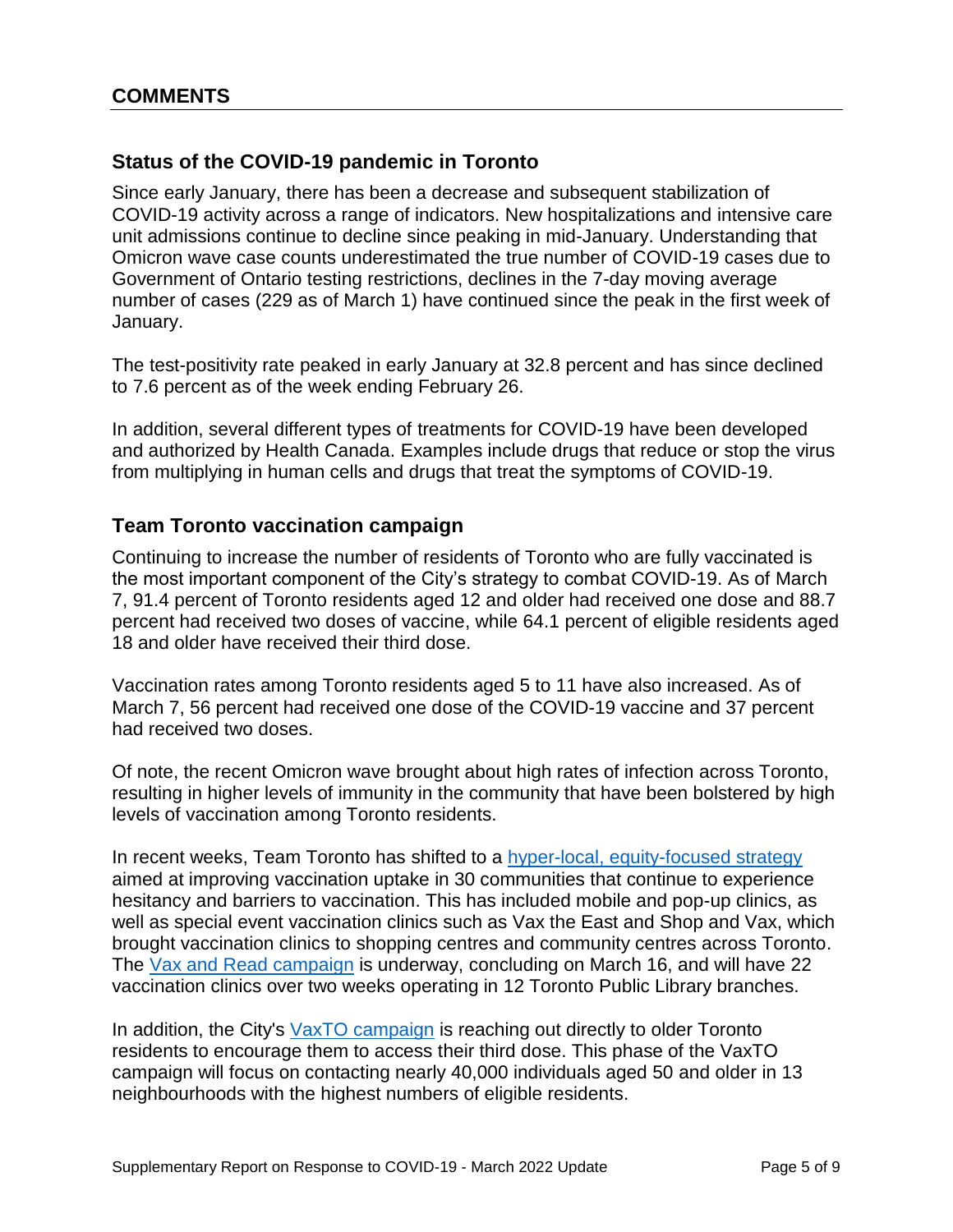These vaccination efforts are supplemented by the ongoing availability of vaccination opportunities through healthcare partners, City-run clinics, 548 pharmacies, and through primary care offices.

#### **Government of Ontario COVID-19 measures and reopening**

 Given the current epidemiological trends and the high rate of vaccination across the province, the Government of Ontario moved the City of Toronto into the Roadmap Exit Step of the *Reopening Ontario (A Flexible Response to COVID-19) Act, 2020* on March 1, 2022. In doing so, a number of COVID-19 public health measures were lifted, including:

- and events, • all indoor and outdoor capacity limits, including for all businesses, public gatherings
- proof of vaccination requirements; and
- industry-specific public health measures, subject to conditions.

Provincial masking requirements remain in place at this time. The Government of Ontario has indicated that they are actively monitoring indicators of COVID-19 activity and, given the current epidemiological trends and the high rate of vaccination across the province, have signalled that they intend to lift masking requirements towards the end of March.

#### **Local public health measures**

 The province-wide decline in COVID-19 activity has been observed in Toronto as well. restrictions, on March 1, 2022, the following COVID-19 orders and letters of instruction Given this positive epidemiological trend and in alignment with the lifting of provincial were revoked:

Class Orders issued under section 22 of the *Health Protection and Promotion Act*:

- COVID-19 Self-Isolation Class Order
- Class Order to Close Workplaces to Manage COVID-19 Outbreaks
- Class Order for Workplaces Experiencing a COVID-19 Outbreak

Letters of Instruction issued under the *Reopening Ontario Act* regulations:

- Instructions for Indoor Sports and Recreational Fitness Facilities
- Instructions for Workplaces

 Although these legal tools are no longer in effect, Toronto Public Health continues to provide guidance and services to the public related to COVID-19, including outbreak management in congregate settings and vaccination to allow Toronto residents to protect themselves and their community. Toronto Public Health will also continue to monitor Toronto's local epidemiological context and is prepared to respond, if needed, should context and circumstances change.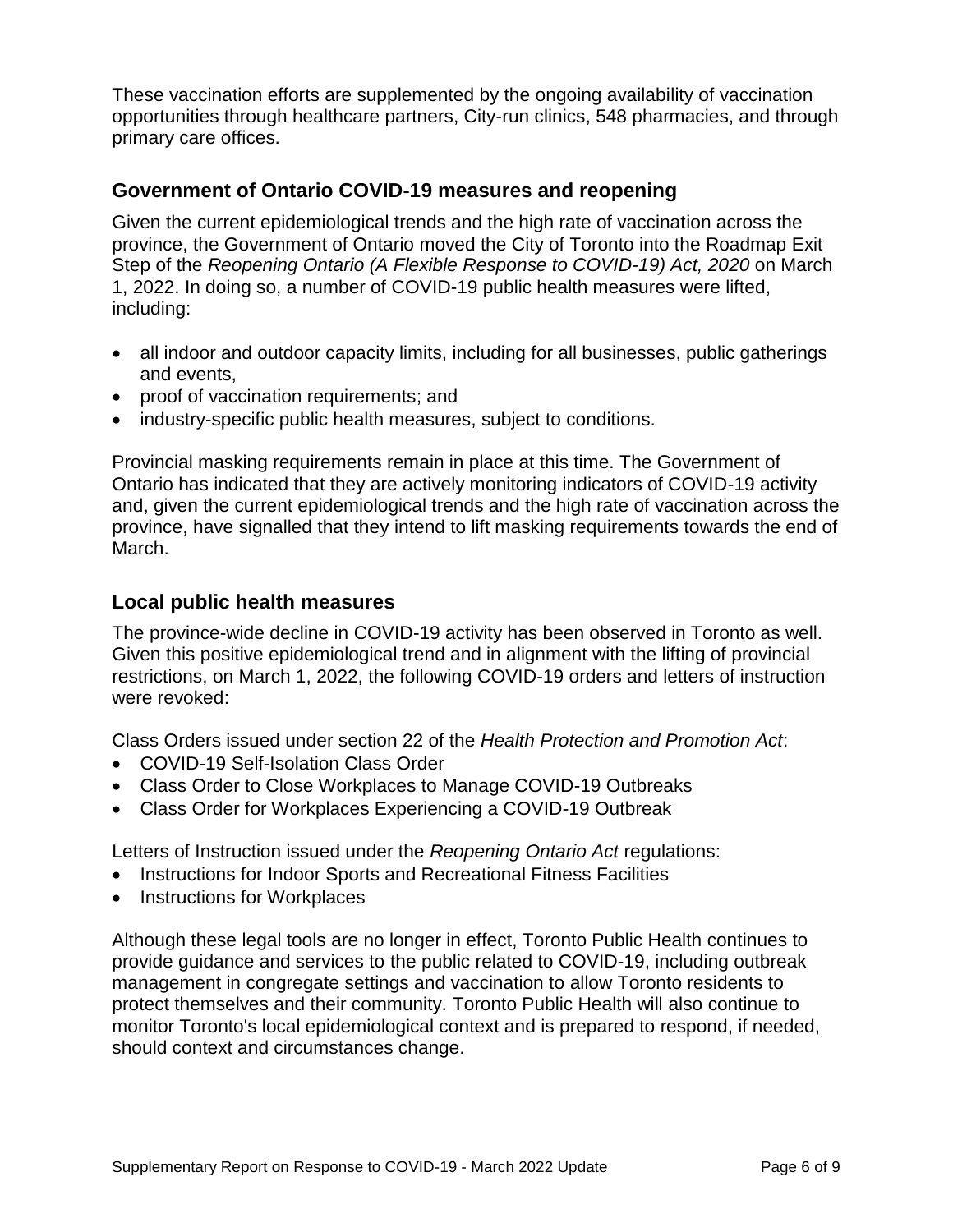### **Mask Bylaw**

 business and organizations to have a masking policy for enclosed areas that are open and its regulations. Throughout the pandemic, a layered public health approach to mitigating COVID-19 transmission has included the use of masks and other components such as: physical distancing, enhanced ventilation, good hand hygiene, The City of Toronto's Mask Bylaw came into effect on July 7, 2020 and requires to the general public, as well as common areas of apartment buildings and condominiums. After the City's bylaw was enacted, the Government of Ontario required masking under the *Reopening Ontario (A Flexible Response to COVID-19) Act, 2020*  contact tracing, symptom screening, and vaccinations.

 end of March. The Government of Ontario is actively monitoring indicators of COVID-19 activity in the province. Given the current epidemiological trends and the high rate of vaccination across the province, they have indicated their intention to lift the masking requirements under the *Reopening Ontario (A Flexible Response to COVID-19) Act, 2020* towards the

 At the local level, Toronto Public Health has engaged regularly with the Office of the Toronto's situation with respect to COVID-19 activity. At present, Toronto is experiencing decreased hospitalizations and intensive care unit bed occupancy, as well Chief Medical Officer of Health throughout the pandemic to inform him and his office of as high vaccination coverage. Toronto Public Health analysis of COVID-19 vaccine uptake and breakthrough infections continue to show that known breakthrough infections are rare.

 Recently, the Centres for Disease Control and Prevention, the national public health agency of the United States, issued [updated masking guidance](https://www.cdc.gov/coronavirus/2019-ncov/prevent-getting-sick/about-face-coverings.html) whereby masking is framework, Toronto would be categorized under the "Low" COVID-19 Community Level with a recommendation that members of the public wear a mask based on their personal preference, informed by their personal level of risk. recommended based on the level of COVID-19 community risk. Based on their

 any one or more of the mask requirements in the Roadmap Exit Step of the *Reopening Ontario (A Flexible Response to COVID-19) Act, 2020* being revoked or amended. In light of current epidemiological trends, the high vaccination rate, and provincial policy developments, this report recommends that the Mask Bylaw be amended to expire upon

 result of an infection. The City's Mask Bylaw was always intended to be time-limited and was enacted at a time when a city-wide bylaw was required to manage the significant regulations in concert with the Government of Ontario, which has indicated its intent to do so towards the end of March. Toronto is at a dramatically different point in the pandemic compared to when the Mask Bylaw came into effect. In June 2020, there was limited knowledge of the COVID-19 virus, no access to vaccines, and very few members of the public were immune as a health risks posed by COVID-19 when there was either no vaccine or, later, when the population was only partially vaccinated. Fortunately, given the high rate of vaccine coverage and current epidemiological trends, Toronto can consider removing these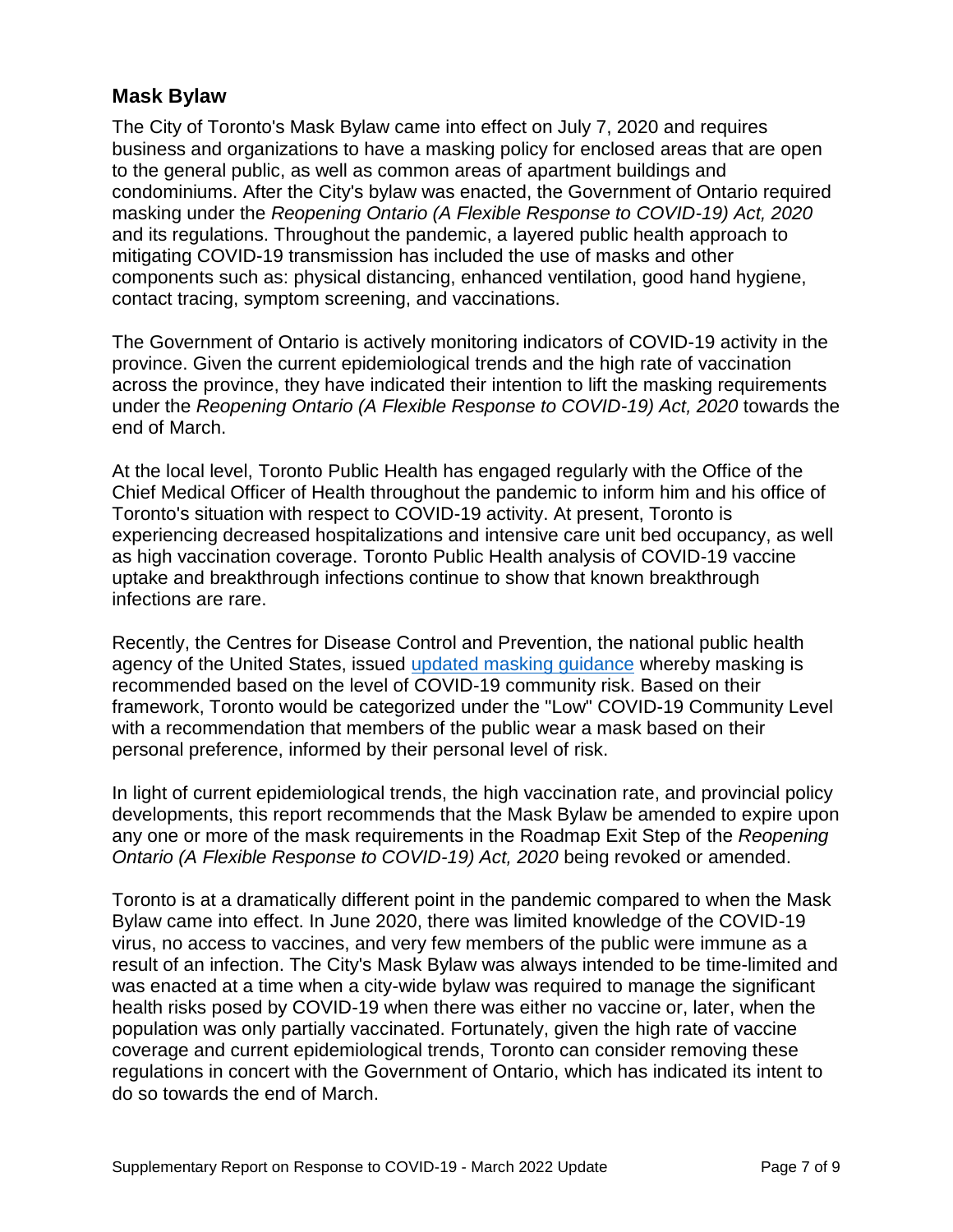organizations to establish a policy requiring members of the public to wear a mask in to wear a mask. As well, Toronto's Mask Bylaw uses a broad definition for mask and There are also differences between the City's Mask Bylaw and the Government of Ontario's legislation. Of note, Toronto's Mask Bylaw requires businesses and the establishment, whereas the Government of Ontario's regulation requires individuals does not apply to a number of settings (for example, shelters, schools, private and public transportation, and hospitals).

 Torontonians can take to protect themselves and reduce the risk of COVID-19 Lifting masking requirements does not preclude individuals from wearing a mask. Toronto Public Health continues to recommend wearing well-fitted, high-quality masks, particularly in crowded indoor spaces with limited ventilation, amongst other steps that transmission, such as accessing their third vaccine dose, practicing physical distancing, and participating in activities outdoors where possible. As such, this report recommends that City Council affirm support for individuals to choose to continue to wear masks, even in the absence of masking requirements.

 This report also recommends that the Medical Officer of Health continue to engage and discuss mask use and other appropriate infection prevention and control measures to reduce the risk of COVID-19 spread, particularly in certain settings in Toronto, such regularly with the Chief Medical Officer of Health to review Toronto's local epidemiology as hospitals and long-term care homes, public transit, and shelters.

### **Apartment Buildings Bylaw amendments**

 In addition to the Mask Bylaw, apartment building owners and operators are required to take the following measures: provide hand sanitizing stations, close non-essential common areas to align with any provincial requirements (for example, gyms and indoor play areas, if required to be closed under provincial regulations), establish an enhanced cleaning schedule, and post Toronto Public Health signage.

 scheduled to expire on the first day after the April 2022 City Council meeting, anticipated to be at 12:01 a.m. April 8, 2022. Toronto Public Health has reviewed these measures and no change is being recommended to expiry at this time. Should necessary recommendations. These amendments to [Toronto Municipal Code Chapter 354, Apartment Buildings,](https://www.toronto.ca/legdocs/municode/toronto-code-354.pdf) are circumstances change, Toronto Public Health will report to City Council in April with any

 recommended along with other guidance issued by Toronto Public Health, such as that found on the [COVID-19 Guidance: Residential Buildings webpage.](https://www.toronto.ca/home/covid-19/covid-19-reopening-recovery-rebuild/covid-19-reopening-guidelines-for-businesses-organizations/covid-19-guidance-residential-buildings/) Allowing these provisions to expire means that the measures will no longer be required under the Apartment Buildings Bylaw; however, these practices will continue to be

#### **Next steps**

 Toronto Public Health will continue to monitor Toronto's local epidemiological context, possible to predict future COVID-19 activity, it is important to note that the City of along with any emerging COVID-19 variants, and deliver the COVID-19 vaccination program in close collaboration with our health system partners. Although it is not